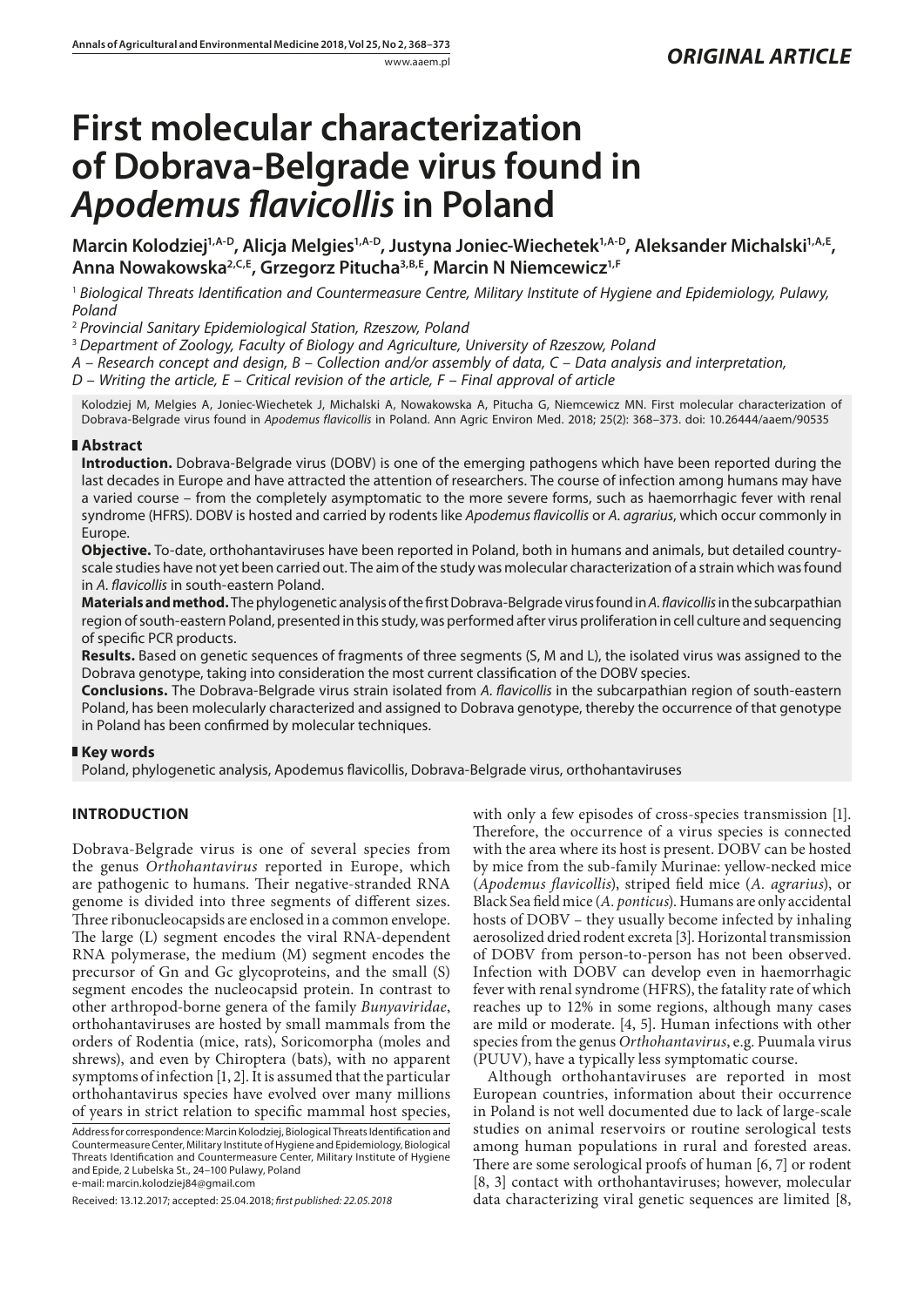9, 10]. Michalski *et al.* (2014) surveyed an animal reservoir from an endemic area of orthohantavirus infections in the subcarpathian region of south-eastern Poland and detected 3 different orthohantaviruses (DOBV – *A. flavicollis*, *M. glareolus*, PUUV – *M. glareolus*, *A. agrarius*, TULV – *M. arvalis*) by molecular method [3]. The presented study is a supplement to the research by Michalski *et al.*

Orthohantavirus infections in humans have been monitored officially in Poland since 2007. The number of symptomatic and serologically confirmed cases per year is relatively low in comparison with other European countries [26] and confined to the subcarpathian region. These are as follows: 13 cases in 2007, 2008 – 7, 2009 – 5, 2010 – 6, 2011 – 8, 2012 – 3, 2013 – 8, 2014 – 54, 2015 – 6, 2016 – 8 and in 2017 – 14. No fatal case have been reported [27].

Considering the lack of a comprehensive overview of orthohantaviruses circulation in Poland, new knowledge of *Orthohantavirus* ecology and epidemiology in the country is valuable. The aim of this study was molecular characterization of DOBV isolate found in *A. flavicollis* captured in the subcarpathian region of south-eastern Poland, acquiring partial data on its genomic sequences and phylogenetic analysis.

## **MATERIALS AND METHOD**

**Animal studies.** Studies on the rodent reservoir of orthohantaviruses in the Subcarpathian Province were described previously by Michalski *et al.* (2014) [3]. Briefly, with the permission of the National Ethics Committee for Animal Experiments (No. 11/2009), 194 rodents were captured in the districts of Sanocki, Przemyski, Krośnieński and Brzozowski in the Subcarpathian Province between November 2009 – October 2010, using live traps (PPHU Marcinkiewicz, Poland). The rodents belonged to the following species: yellow-necked mice *A. flavicollis*, striped field mice *A. agrarius*, bank voles *M. glareolus* (formerly known as *Clethrionomys glareolus*), common voles *M. arvalis*, and house mice *Mus musculus*. After identification, they were euthanized and necropsied in the animal laboratory. The internal organs were stored in RNAlater solution (lungs, heart, spleen, bladder and kidneys) and then homogenized using a rotor-stator homogenizer (SHM1, Stuart). Total RNA was extracted using High Pure RNA Tissue Kit (Roche), cDNA was synthesized using a Transcriptor High Fidelity cDNA Synthesis Kit (Applied Biosystems), and analyzed by real time PCR using primers and probes designed by Kramski *et al.* (2007) [11] and Maes *et al.* (2007) [12]. Sera were obtained from blood samples and analyzed serologically using Hantavirus Mosaic 1 IIFT, IgG and IgM (Euroimmun), combined with secondary antibodies (rabbit anti-mouse IgM/IgG) labelled with FITC (ab8517, Abcam).

**Virus proliferation.** Homogenized lung tissue sample, one of those which showed positive results in real time PCR and immunofluorescence test performed by Michalski *et al.* [3], was centrifuged. Sub-confluent monolayers of Vero-E6 cells (ATCC CRL 1586) in 25  $\text{cm}^2$  flasks were inoculated with 500 µl of the supernatant and incubated for 1.5 h at 37 °C. Thereafter, MEM (Sigma-Aldrich) supplemented with 2% FBS (Sigma-Aldrich) and penicillin-streptomycin (Sigma-Aldrich) was added to the flasks, and the cultures maintained under 37 °C, 5%  $\mathrm{CO}_\mathrm{2}$  conditions for a month, with exchange of medium once a week. Collected media were aliquoted and stored at -70 °C for further analyses. The entire procedure of virus proliferation was performed in a containment level 3 laboratory.

**Detection, sequencing and phylogenetic analysis of hantavirus RNA.** RNA from frozen supernatants was extracted using QIAamp Viral Mini Kit (Qiagen) and examined for the presence of orthohantavirus specific sequences by one-step RT real time PCR using primers and probes for DOBV designed by Maes *et al.* (2007) [12]. RNA samples which showed positive results were transcribed using High Capacity cDNA Reverse Transcription Kit (Applied Biosystems) or iScript cDNA Synthesis Kit (Quanta). PCRs for fragments of DOBV segments S, M and L were performed using primers designed by Papa *et al.* (1998) (segment S and Gn coding region of segment M) [13] and Klempa *et al.* (2005) (segment L) [14]. Reference strain SK/Aa (EVA) was used as a positive control. Subsequently, the products were separated by agarose gel electrophoresis. After electrophoresis, the products of expected sizes were cut out, purified from agarose gel using Agarose-Out DNA Purification Kit (EURx) and sequenced from both ends using 3730xl DNA Analyzer (Genomed). All sequences obtained in this study were analyzed using BioEdit and submitted to the GenBank database. Sequences for phylogenetic analysis were selected from those which corresponded to the fragments in the current study and represented the DOBV strains detected in various European countries. All sequences containing gaps and missing data in these regions were eliminated. The sequences were aligned by Clustal Omega with default parameters, in the same way that genetic divergences of nucleotide (nt) and amino acid (aa) sequences were determined. The phylogenetic trees were constructed by the MEGA 6 by Maximum-Likelihood method, based on the Tamura three-parameter model, and a discrete Gamma distribution (+G) with five rate categories and by assuming that a certain fraction of sites are evolutionarily invariable (+I). The bootstrap support percentages of particular branching points were calculated from 1,000 pseudoreplicates.

**Sequences.** The nucleotide sequence data reported in the presented study are available in the GenBank database under Accession Nos.: KU561221, KU561220 and KU256217.

## **RESULTS**

The earliest positive results of one-step real time PCR for DOBV specific sequence were observed for samples of RNA extracted from media after four weeks of culturing cells which had been inoculated with homogenized *A. flavicollis* lung tissue. After cDNA synthesis, nested PCRs for fragments of segments S and M, and PCR for fragment of segment L were performed. Genetic sequence analysis of amplicons purified from agarose gel resulted in sequences of 326 bp (segment S – positions 393–718 of reference sequence NC\_005233.1), 204 bp (segment M – positions 1725–1928 of reference sequence NC\_005234.1) and 489 bp (segment L – positions 140–628 of reference sequence NC\_005235.1) sizes.

The phylogenetic analysis of partial nt sequence of S segment of the newly-isolated strain showed that it was located among other DOBV strains hosted by *A. flavicollis*,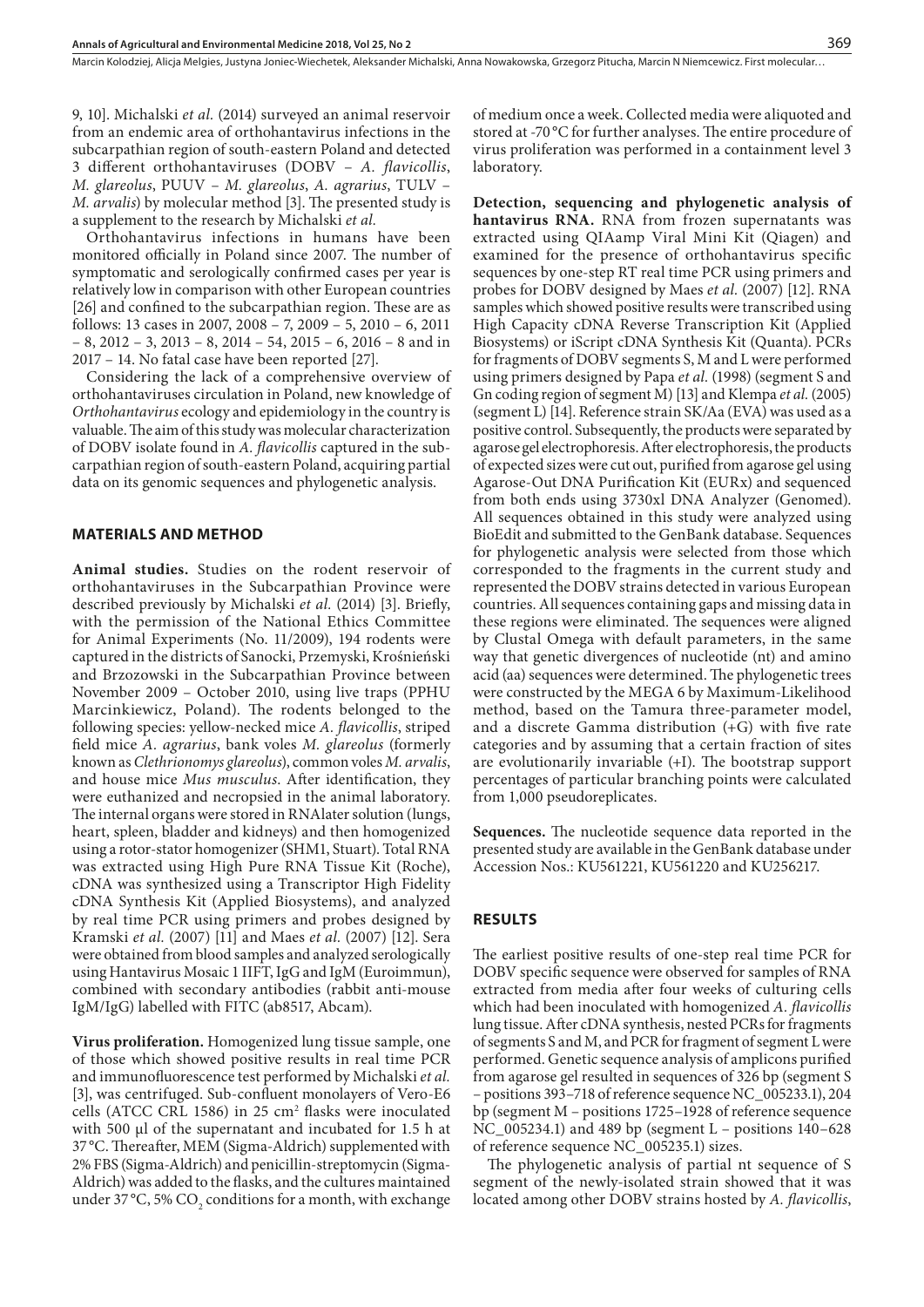Marcin Kolodziej, Alicja Melgies, Justyna Joniec-Wiechetek, Aleksander Michalski, Anna Nowakowska, Grzegorz Pitucha, Marcin N Niemcewicz . First molecular…



**Figure 1.** ML phylogenetic trees compiled from: a – 326 nt fragments of the S segment of selected DOBV strains; b – 204 nt fragments of the M segment of selected DOBV strains; c – 489 nt fragments of the L segment of selected DOBV strains deposited in the GenBank database. HNTV as a separate species but carried by Apodemus mice was used as the outgroup species. Sequences in the trees are indicated by GenBank accession number, host and country of origin. The bootstrap values for particular branching are indicated at the nodes, values below 50% are not shown. The scale bar indicates an evolutionary distance of 0.1 substitutions per position in the sequence. DOBV genotypes within the trees were termed according to the subdivision of DOBV suggested by Klempa et al. (2013). Abbreviations: Af – Apodemus flavicollis, Aa – Apodemus agrarius, Ap – Apodemus ponticus, Hs – Homo sapiens, nt – nucleotide.

on Dobrava lineage (Fig. 1a). The aa sequences in this branch demonstrated a high level of homology (Tab. 1). As expected due the geographical location, the Polish isolate showed the highest similarity with the strain from East Slovakia – 98.77% nt identity and 100% aa identity.

Results of comparison between 204 bp fragment of M segment of the new strain and analogous sequences of other strains were convergent with data obtained for segment S, and confirmed its affiliation with the Dobrava genotype. The strain from East Slovakia was again the one which showed the

Table 1. Percentage differences of nt sequences (above the diagonal) and percentage differences of aa sequences (below the diagonal), based on 326 nt fragments of the S segment of selected DOBV strains

| Strain      | Genotype | Locality            |                          | $\overline{2}$ | 3    | 4                        | 5      | 6                        | 7     | 8                        | 9      | 10                       | 11    | 12    |
|-------------|----------|---------------------|--------------------------|----------------|------|--------------------------|--------|--------------------------|-------|--------------------------|--------|--------------------------|-------|-------|
| 1 KU561221  | Dobrava  | Poland              | $\overline{\phantom{a}}$ | 1.23           | 3.37 | 3.37                     | 3.37   | 3.68                     | 10.43 | 11.04                    | 11.96  | 13.19                    | 13.50 | 16.26 |
| 2 AY168576  | Dobrava  | Slovakia            | 0.00                     | ۰.             | 3.37 | 3.37                     | 3.37   | 3.68                     | 9.82  | 11.04                    | 11.66  | 12.58                    | 13.19 | 16.26 |
| 3 AJ410619  | Dobrava  | Greece              | 0.00                     | 0.00           | ۰    | 3.07                     | 3.68   | 3.37                     | 8.90  | 12.88                    | 13.50  | 13.80                    | 12.58 | 16.87 |
| 4 FN377828  | Dobrava  | Hungary             | 0.00                     | 0.00           | 0.00 | $\overline{\phantom{a}}$ | 3.68   | 2.76                     | 10.12 | 11.96                    | 12.88  | 12.88                    | 13.50 | 16.26 |
| 5 L41916    | Dobrava  | Slovenia            | 1.85                     | 1.85           | 1.85 | 1.85                     | $\sim$ | 3.37                     | 9.51  | 11.66                    | 13.50  | 11.35                    | 14.42 | 16.26 |
| 6 DO305279  | Dobrava  | Serbia & Montenegro | 0.00                     | 0.00           | 0.00 | 0.00                     | 1.85   | $\overline{\phantom{a}}$ | 10.12 | 11.96                    | 12.58  | 12.88                    | 13.50 | 15.95 |
| 7 AF442622  | Sochi    | Russia              | 3.70                     | 3.70           | 3.70 | 3.70                     | 3.70   | 3.70                     | ٠     | 12.58                    | 12.88  | 13.50                    | 12.88 | 15.03 |
| 8 AJ251999  | Kurkino  | Slovenia            | 1.85                     | 1.85           | 1.85 | 1.85                     | 3.70   | 1.85                     | 1.85  | $\overline{\phantom{a}}$ | 10.43  | 13.80                    | 12.58 | 9.51  |
| 9 EU188452  | Kurkino  | Russia              | 0.93                     | 0.93           | 0.93 | 0.93                     | 2.78   | 0.93                     | 2.78  | 0.93                     | $\sim$ | 12.88                    | 9.51  | 8.90  |
| 10 AJ009773 | Saaremaa | Estonia             | 2.78                     | 2.78           | 2.78 | 2.78                     | 2.78   | 2.78                     | 3.70  | 2.78                     | 3.70   | $\overline{\phantom{a}}$ | 14.42 | 14.11 |
| 11 JO026204 | Kurkino  | Germany             | 1.85                     | 1.85           | 1.85 | 1.85                     | 3.70   | 1.85                     | 1.85  | 0.00                     | 0.93   | 2.78                     | ٠     | 11.66 |
| 12 AY961615 | Kurkino  | Slovakia            | 0.93                     | 0.93           | 0.93 | 0.93                     | 2.78   | 0.93                     | 2.78  | 0.93                     | 0.00   | 3.70                     | 0.93  | ٠     |
|             |          |                     |                          |                |      |                          |        |                          |       |                          |        |                          |       |       |

nt – nucleotide, aa – amino acid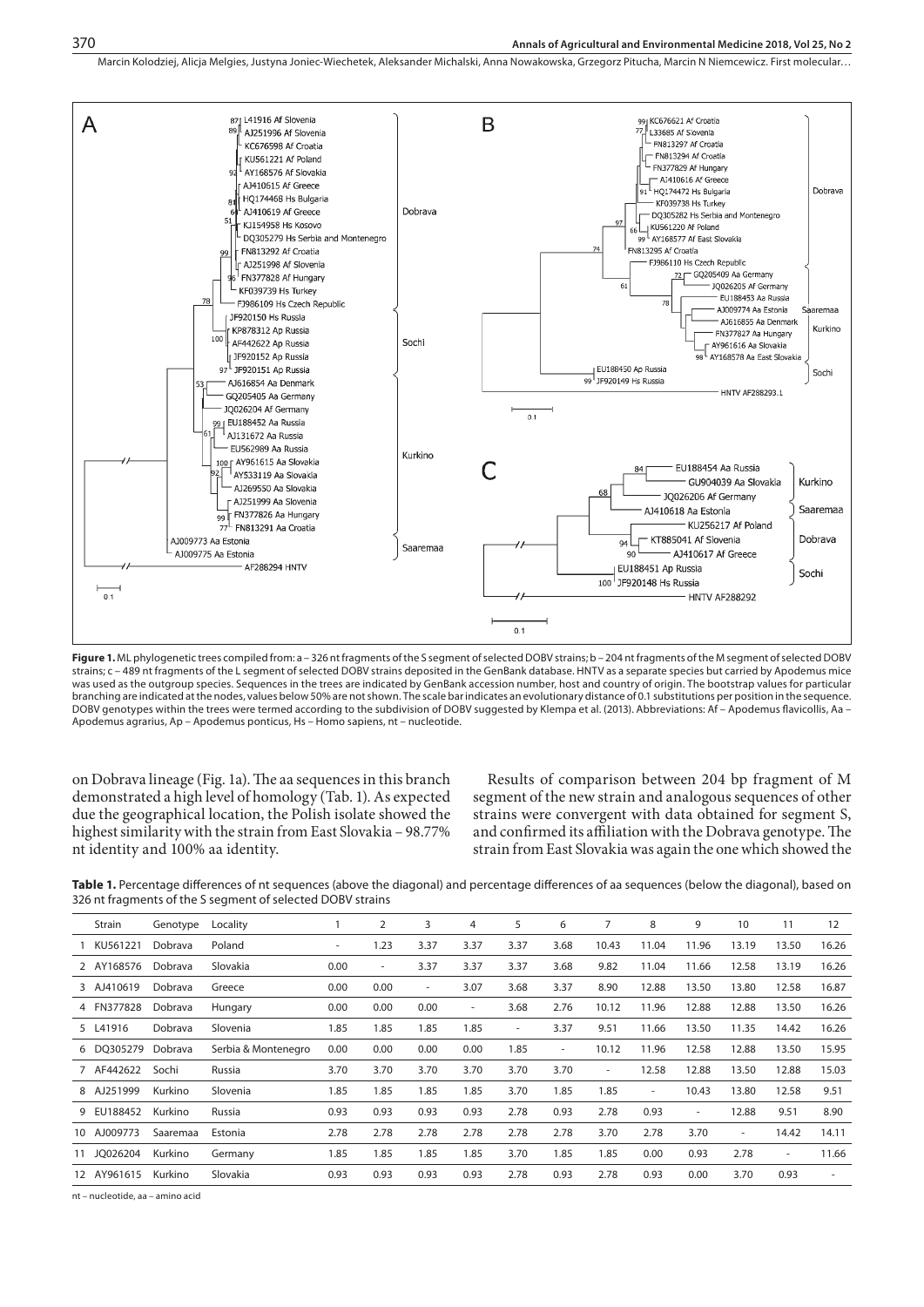Marcin Kolodziej, Alicja Melgies, Justyna Joniec-Wiechetek, Aleksander Michalski, Anna Nowakowska, Grzegorz Pitucha, Marcin N Niemcewicz . First molecular…

**Table 2.** Percentage differences of nt sequences (above the diagonal) and percentage differences of aa sequences (below the diagonal), based on 204 nt fragments of the M segment of selected DOBV strains. nt – nucleotide, aa – amino acid

|                | Strain   | Genotype | Locality            |      | 2    | 3      | 4    | 5                        | 6    | 7     | 8     | 9      | 10                       | 11                       |
|----------------|----------|----------|---------------------|------|------|--------|------|--------------------------|------|-------|-------|--------|--------------------------|--------------------------|
|                | KU561220 | Dobrava  | Poland              | ٠.   | 0.49 | 4.41   | 4.90 | 5.39                     | 7.35 | 12.75 | 14.71 | 15.20  | 16.18                    | 16.67                    |
| $\overline{2}$ | AY168577 | Dobrava  | Slovakia            | 0.00 | ٠    | 4.90   | 5.39 | 5.88                     | 7.84 | 12.25 | 14.22 | 14.71  | 16.67                    | 17.16                    |
| 3              | DO305282 | Dobrava  | Serbia & Montenegro | 0.00 | 0.00 | $\sim$ | 5.88 | 5.39                     | 8.82 | 14.71 | 15.69 | 14.22  | 18.14                    | 16.67                    |
| $\overline{4}$ | FN377829 | Dobrava  | Hungary             | 0.00 | 0.00 | 0.00   | ٠    | 3.43                     | 4.90 | 15.69 | 13.73 | 14.71  | 18.14                    | 16.67                    |
| 5              | L33685   | Dobrava  | Slovenia            | 0.00 | 0.00 | 0.00   | 0.00 | $\overline{\phantom{a}}$ | 6.37 | 17.16 | 16.18 | 16.18  | 18.14                    | 17.16                    |
| 6              | AJ410616 | Dobrava  | Greece              | 0.00 | 0.00 | 0.00   | 0.00 | 0.00                     | ٠    | 15.20 | 14.22 | 15.69  | 18.14                    | 17.16                    |
| $\overline{7}$ | JO026205 | Kurkino  | Germany             | 2.99 | 2.99 | 2.99   | 2.99 | 2.99                     | 2.99 | ٠     | 12.25 | 12.75  | 18.14                    | 11.76                    |
| 8              | AJ009774 | Saaremaa | Estonia             | 2.99 | 2.99 | 2.99   | 2.99 | 2.99                     | 2.99 | 0.00  | ٠     | 8.82   | 22.06                    | 13.73                    |
| 9              | AY961616 | Kurkino  | Slovakia            | 2.99 | 2.99 | 2.99   | 2.99 | 2.99                     | 2.99 | 0.00  | 0.00  | $\sim$ | 22.55                    | 10.29                    |
| 10             | EU188450 | Sochi    | Russia              | 0.00 | 0.00 | 0.00   | 0.00 | 0.00                     | 0.00 | 2.99  | 2.99  | 2.99   | $\overline{\phantom{a}}$ | 18.63                    |
| 11             | EU188453 | Kurkino  | Russia              | 2.99 | 2.99 | 2.99   | 2.99 | 2.99                     | 2.99 | 0.00  | 0.00  | 0.00   | 2.99                     | $\overline{\phantom{a}}$ |
|                |          |          |                     |      |      |        |      |                          |      |       |       |        |                          |                          |

**Table 3.** Percentage differences of nt sequences (above the diagonal) and percentage differences of aa sequences (below the diagonal), based on 489 nt fragments of the L segment of selected DOBV strains. nt – nucleotide, aa – amino acid

|                | Strain     | Genotype | Locality |                          | $\overline{2}$ | 3                        | 4                        | 5                        | 6                        |                          | 8      |
|----------------|------------|----------|----------|--------------------------|----------------|--------------------------|--------------------------|--------------------------|--------------------------|--------------------------|--------|
|                | KU256217   | Dobrava  | Poland   | $\overline{\phantom{a}}$ | 9.41           | 11.45                    | 13.70                    | 14.31                    | 14.93                    | 15.13                    | 15.54  |
|                | KT885041   | Dobrava  | Slovenia | 1.84                     | $\sim$         | 6.13                     | 13.09                    | 13.09                    | 13.91                    | 13.91                    | 13.70  |
| 3              | AJ410617   | Dobrava  | Greece   | 1.84                     | 1.23           | $\overline{\phantom{a}}$ | 13.50                    | 13.91                    | 13.50                    | 15.13                    | 13.70  |
| $\overline{4}$ | AJ410618   | Saaremaa | Estonia  | 3.07                     | 2.45           | 2.45                     | $\overline{\phantom{a}}$ | 14.93                    | 9.82                     | 13.09                    | 11.25  |
| 5              | EU188451   | Kurkino  | Germany  | 3.68                     | 3.07           | 3.07                     | 3.68                     | $\overline{\phantom{a}}$ | 15.75                    | 15.95                    | 14.11  |
| 6              | JO025206   | Kurkino  | Russia   | 3.07                     | 2.45           | 2.45                     | 2.45                     | 3.68                     | $\overline{\phantom{a}}$ | 11.86                    | 10.84  |
|                | GU904039   | Kurkino  | Slovakia | 3.07                     | 2.45           | 2.45                     | 2.45                     | 3.68                     | 2.45                     | $\overline{\phantom{a}}$ | 9.00   |
| 8              | EU188454.1 | Sochi    | Russia   | 3.07                     | 2.45           | 2.45                     | 2.45                     | 3.68                     | 2.45                     | 1.23                     | $\sim$ |
|                |            |          |          |                          |                |                          |                          |                          |                          |                          |        |

highest identity – 99.51% for nt sequence, with no difference for aa sequence (Fig. 1b; Tab. 2).

In spite of the considerably lower number of available reference sequences of L segment corresponding to fragment obtained in the presented study (located in N-terminal region), phylogenetic analysis confirmed that the Polish strain can be classified as a Dobrava genotype representative (Fig. 1c; Tab. 3).

# **DISCUSSION**

Orthohantaviruses have attracted the attention of scientists since being recognized as the cause of serious infections in humans, which had been reported for several decades in the Far East, Europe, and the Americas. Among orthohantaviruses, PUUV and DOBV are the most significant threat to public health in Europe. Even though they are carried by different rodent species, the habitats of their hosts overlap and cover most of the continent, including Poland. Moreover, the presence of PUUV, DOBV and TULV among local rodents has been confirmed by serological and molecular techniques [8,3]. The current study is a substantial continuation of the research work carried out by Michalski *et al.* (2014) [3], who detected DOBV in *A. flavicollis* in Poland by real time PCR, but without genetic sequence analysis.

Comparison analyses revealed high degree of similarity of the Polish isolate to the strain from eastern Slovakia in nucleotide sequences of S and M segments. Some point mutations have been found (4 point mutations in 326 bp fragment of S segment and 1 mutation in 204 bp fragment of M segment), however, they did not alter the amino acid sequences.

Both strains, the Slovakian and the newly-characterized Polish strain, were isolated from *A. flavicollis* and are located in the same phylogenetic branch with other strains found in this species of *Apodemus* genus. With a reliably high bootstrap support, all the isolates form one cluster called the Dobrava genotype – in compliance with classification proposed recently by Klempa *et al.* (2013) [2]. The cluster noticeably diverges from DOBV strains found in *A. agrarius* (Kurkino and Saaremaa genotypes) or *A. ponticus* (Sochi genotype) (Fig. 1a, b, and c; Tab. 1, 2 and 3). Moreover, this monophyletic group shows minimal amino acid variability in the examined regions (Tab.  $1 - 3$ ).

According to the European long-term research [2], DOBV as a species is divided into four genotypes: Dobrava, occurring in *A. flavicollis*, Kurkino in *A. agrarius*, Sochi in *A. ponticus* and Saaremaa, hosted by *A. agrarius*. However, DOBV genotypes have also been found in non-typical *Apodemus* mice species [3, 15]. This "spill-over" phenomenon seems to take place especially where host species share ecological niches [16]. Dobrava genotype is the most prevalent DOBV in the Balkan peninsula [5], whereas in central and northeastern Europe (European Russia, Slovakia, Germany), the Kurkino genotype is considered the dominant one [17, 18, 14]. Nonetheless, the Kurkino genotype presence has been proved also in the Hungarian-Croatian borderland [19], Croatia [20] and Slovenia [21] in *A. agrarius*. In central Europe, both genotypes can be found as a consequence of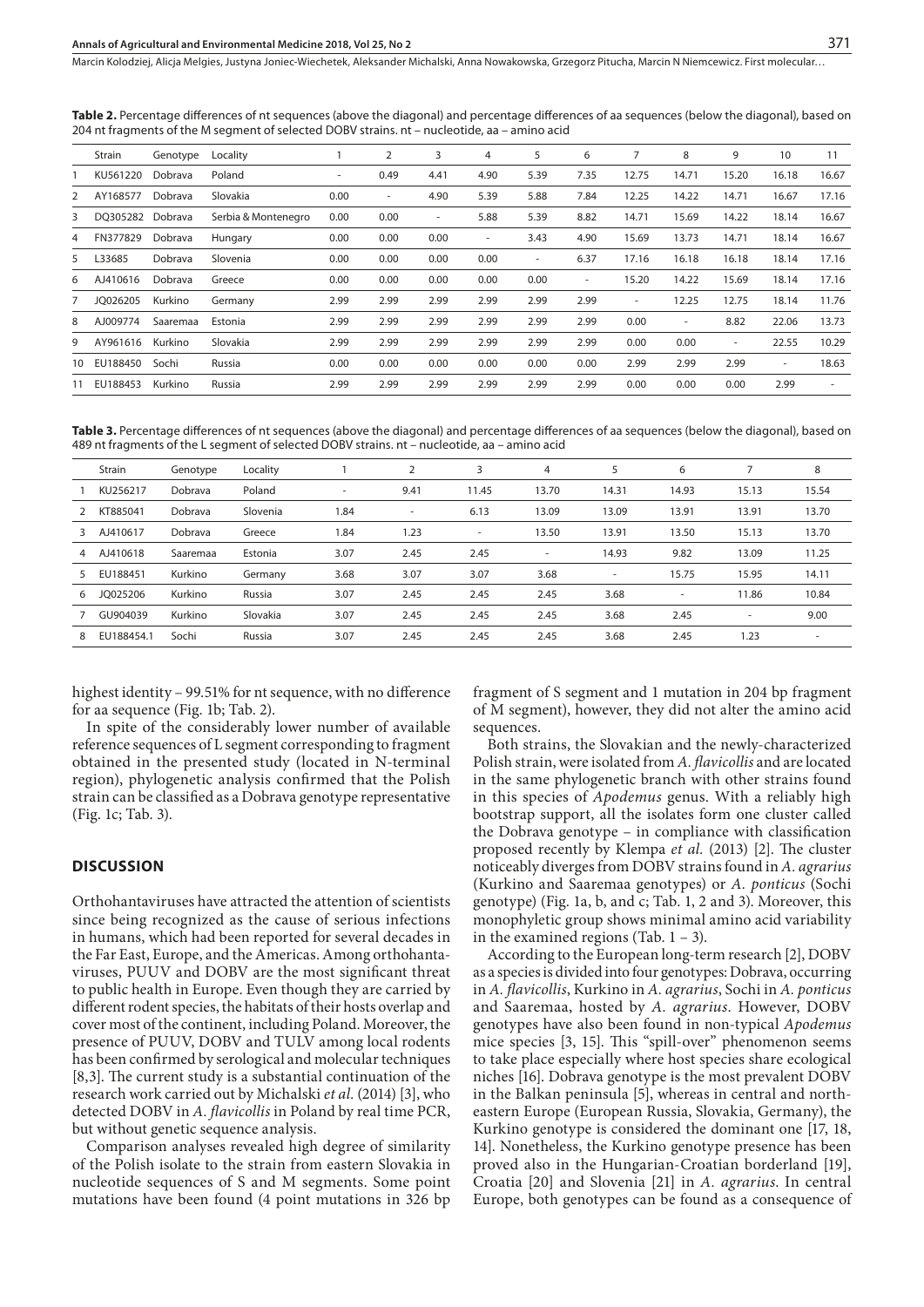their hosts cohabitating in the same area [22]. Furthermore, it has been confirmed that both genotypes can be found in the same foci [21, 22]. Michalski *et al.* (2014) [3] detected DOBV molecularly in over 15% of examined *A. flavicollis* from south-eastern Poland, but none of 55 captured *A. agrarius* mice had DOBV. Despite some serological data implying the presence of the Dobrava genotype in Lithuania [23], this study provides the first molecular evidence of the northernmost occurrence of the Dobrava genotype.

The long-term coexistence of two virus genotypes in two different host species in the same geographic region indicates their genetic stability and evolutionary distinctness [22]. On the other hand, transmitting viruses to non-typical hosts ("spill-over" phenomenon) may occur. Moreover, the exchange of segments between different genotypes is possible as it has been observed in laboratory conditions [24]. Furthermore, the Saaremaa genotype is suspected to be an example of naturally occurred reassortment [2]. Based on the analyzed sequences of the Polish strain, such a phenomenon has been excluded in this case.

The results of phylogenetic analyses concerning particular segments of the Polish isolate are convergent – they clearly indicate that the strain belongs to the same genotype Dobrava. Nevertheless, there are some differences in the topology of phylogenetic trees calculated for individual segments, which were also observed in phylogenetic trees constructed by other authors [2, 18]. Those variations can arise from the length of analyzed sequences (not allowing for very fine analysis), the method of analysis applied, the amount of available analogous sequences in the GenBank database, or various mutation frequencies in particular segments.

Apart from differences in nucleotide and amino acid sequences and affinity to host species, the division of DOBV species into genotypes is reflected in their pathogenicity. The cause of such differences in the course of disease, however, remains obscure [2]. The most severe infection course is usually related with Dobrava or Sochi genotypes, whereas Kurkino and Saaremaa are much less virulent [2]. The Kurkino genotype usually causes disease with a mild course and low fatality rate, although some more severe cases [4] or local epidemics with a high number of the afflicted [25] have also been reported.

The Polish isolate belongs undoubtedly to the Dobrava genotype, which has one of the highest fatality rates among DOBV genotypes [4]. In spite of the fact that in Poland fatal cases of HFRS have not yet been reported, the presented study has confirmed the presence of one of the most pathogenic DOBV genotypes, which poses an ineligible environmental and occupational risk for humans.

## **CONCLUSION**

The molecular characterization of DOBV strain found in south-eastern Poland in *A. flavicollis*, which turned out to belong to Dobrava genotype, is a discovery that emphasizes the risk of occurrence of a more severe form of HFRS in Poland. It also reveals the need to conduct further research on orthohantaviruses in Poland, and to increase the awareness of physicians and local populations about the modes of transmission of the viruses and diagnostic methods.

#### **Aknowledgements**

The authors express their thanks Paweł Rutyna for excellent technical support. The study was funded by the Ministry of Science and Higher Education in Warsaw, Poland.

### **Ethical approval**

The authors did not utilize human participants or animals in the performance of the study.

### **REFERENCES**

- 1. Holmes EC, Zhang Y-Z. The evolution and emergence of hantaviruses. Curr Opin Virol. 2015;10:27–33.
- 2. Klempa B, Avšič-Županc T, Clement J, Dzagurowa TK, Henttonen H, Heyman P, et al. Complex evolution and epidemiology of Dobrava-Belgrade hantavirus: definition of genotypes and their characteristics. Arch Virol. 2013;158: 521–529.
- 3. Michalski A, Niemcewicz M, Bielawska-Drózd A, Nowakowska A, Gaweł J, Pitucha G, et al. Surveillance of hantaviruses in Poland: a study of animals reservoirs and human hantavirus disease in Subcarpathia. Vector Borne Zoonotic Dis. 2014; 14(7): 514–522.
- 4. Klempa B, Schütt M, Auste B, Labuda M, Ulrich R, Meisel H, et al. First molecular identification of human Dobrava virus infection on Central Europe. J Clin Microbiol. 2004; 42(3): 1322–1325.
- 5. Avšič-Županc T, Korva M, Markotić A. HFRS and hantaviruses in the Balkans/South-East Europe. Virus Res. 2014; 187: 27–33.
- 6. Sadkowska-Todys M, Gut W, Baumann A, Siennicka J, Litwińska B, Zieliński A. Ocena problemu występowania zakażeń ludzi hantawirusami na terenie Polski, ze szczególnym uwzględnieniem wirusa Puumala. [Occurrence of human hantavirus infections in Poland]. Przegl Epidemiol. 2007; 61: 497–503.
- 7. Knap JP, Nowakowska A, Dutkiewicz J, Zając V, Wójcik-Fatla A, Chmielewska-Badora J, et al. Obecność przeciwciał antyhantawirusowych u leśników Roztoczańskiego Parku Narodowego i nadleśnictwa Puławy (makroregion lubelski) Doniesienie wstępne. [Detection of antibodies against hantaviruses in forestry workers of the Roztocze National Park and Puławy Forest Inspectorate (Lublin macroregion)]. Med Ogólna. 2010; 16(2): 201–216.
- 8. Song J-W, Baek LJ, Song K-J, Skrok A, Markowski J, Bratosiewicz-Wasik J, et al. Characterization of Tula virus from common voles (*Microtus arvalis)* in Poland: evidence for geographic-specific phylogenetic clustering. Virus Genes. 2004; 29(2): 239–247.
- 9. Wójcik-Fatla A, Zając V, Knap JP, Sroka J, Cisak E, Sawczyn A, et al. A small-scale survey of hantavirus in mammals from eastern Poland. Ann Agric Environ Med. 2013, 20(2): 283–286.
- 10. Gu SH, Markowski J, Kang HJ, Hejduk J, Sikorska B, Liberski PP, et al. Boginia virus, a newfound hantavirus harbored by the Eurasian water sire (*Neomys fodiens*) in Poland. Virol J. 2013; 10(160).
- 11. Kramski M, Meisel H, Klempa B, Krüger DH, Pauli G, Nitsche A. Detection and typing of human pathogenic hantaviruses by real-time reverse transcription-PCR and pyrosequencing. Clin Chem. 2007; 53(11): 1899–1905.
- 12. Maes P, Keyaerts E, Li S, Nlandu-Masunda V, Clement J, Van Ranst M. Replication reduction neutralization test, a quantitative RT-PCR-based techniques for the detection of neutralizing hantavirus antibodies. J Virol Methods. 2009; 59(2): 295–299.
- 13. Papa A, Johnson AM, Stockton PC, Bowen MD, Spiropoulou CF, Alexiou-Daniel S, et al. Retrospective serological and genetic study of the distribution of hantaviruses in Greece. J Med Virol. 1998; 55(4): 321–327.
- 14. Klempa B, Stanko M, Labuda M, Ulrich R, Meisel H, Krüger DH. Central European Dobrava hantavirus isolate from a striped field mouse (*Apodemus agrarius*). J Clin Microbiol. 2005; 43(6): 2756– 2763.
- 15. Weidmann M, Schmidt P, Vackova M, Krivanec K, Munclinger P, Hufert FT. Identification of genetic evidence for Dobrava virus spillover in rodents by nested reverse transcription (RT)-PCR and TaqMan RT-PCR. J Clin Microbiol. 2005; 43(2): 808–812.
- 16. Schlegel M, Klempa B, Schmidt-Chanasit J, Büchner T, Groschup MH, Meier M, et al. Dobrava-Belgrade virus spillover infections, Germany. Emerging Infect Dis. 2009; 15(12): 2017–2020.
- 17. Plyusnin A, Krüger DH, Lundkvist A. Hantavirus infections in Europe. Adv Virus Res. 2001; 57: 105–136.